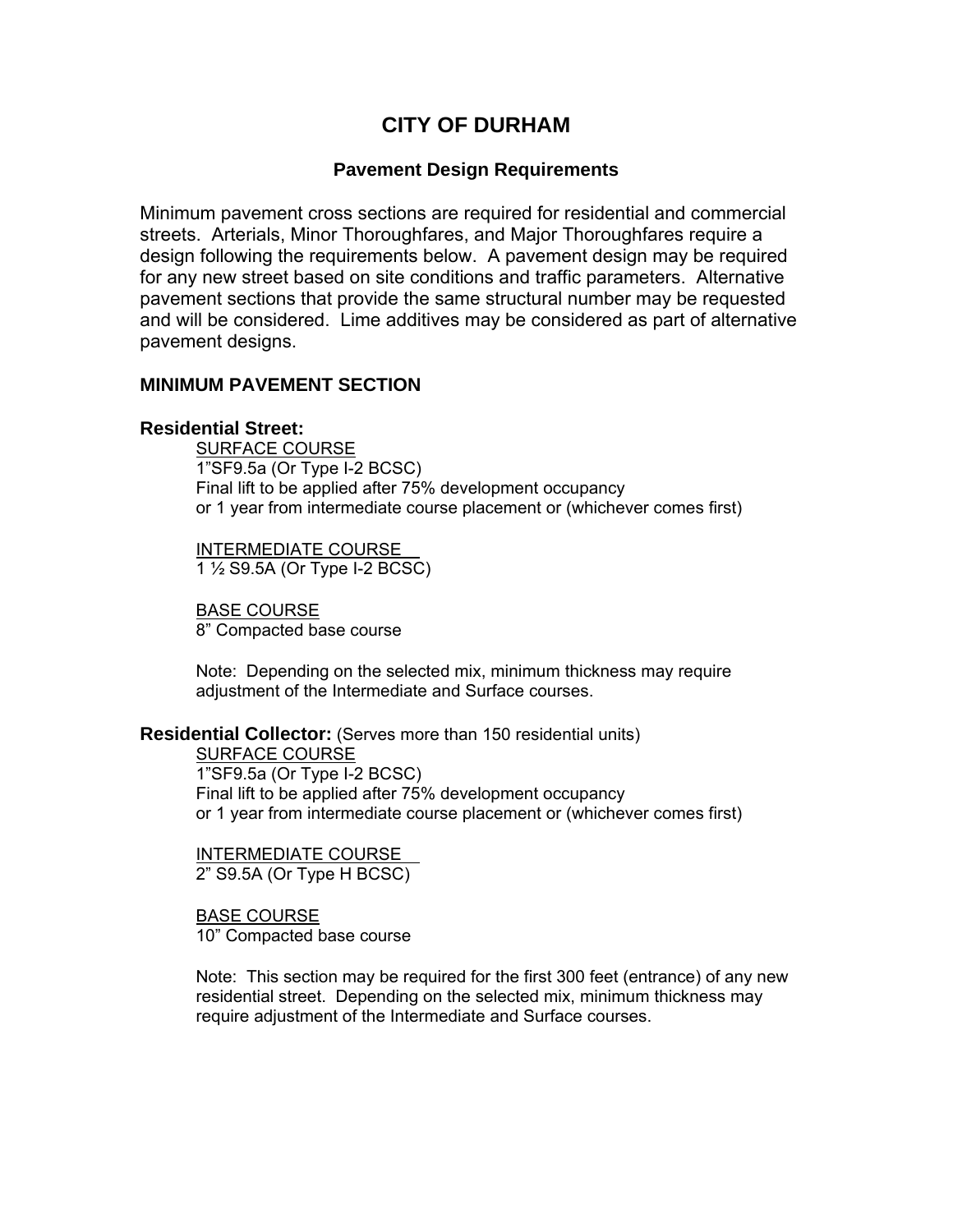#### **Average Commercial Street:**

SURFACE COURSE 1 " SF9.5a (Or Type I-2 BCSC) Final lift to be applied after 75% development occupancy or 1 year from intermediate course placement or (whichever comes first)

 INTERMEDIATE COURSE 3" S9.5A (Or Type H BCSC)

 BASE COURSE 10" Compacted base course

Note: Depending on the selected mix, minimum thickness may require adjustment of the Intermediate and Surface courses.

## **PAVEMENT DESIGN**

A pavement design will be required for all other streets. The pavement design shall be in accordance with these specifications.

> • The pavement design and traffic analysis shall be signed and sealed by a NCPE, and shall be submitted for approval prior to placement of curb and gutter or pavement material. In the absence of actual counts approved by the City, truck volumes for the design of new residential streets shall be 4% for single frame trucks and 1% for multiple frame trucks. All streets maintained by the NCDOT must receive approval of the pavement design from the NCDOT prior to the placement of curb and gutter or pavement material.

• Approved pavement design methods include those most current as proposed by NCDOT, AASHTO and the Asphalt Institute MS I document. Other design methods will not be accepted.

+ The AASHTO method will require use of a terminal serviceability index of 2.0 for collectors and 2.5 for thoroughfares,  $S<sup>°</sup> = 0.49$  for flexible pavement or  $S<sup>°</sup> = 0.39$  for rigid pavements, and a reliability of 98 percent for thoroughfares and 95 percent for collectors.

+ Rigid pavement design shall follow the most current AASHTO Method or the Portland Cement Association Method.

- Pavement design shall be based on subgrade conditions, a 20 year design life and pre-approved projected traffic loading.
- Subgrade conditions shall be based upon corrected soaked CBR values at 0.1 inch penetration per ASTM D1883.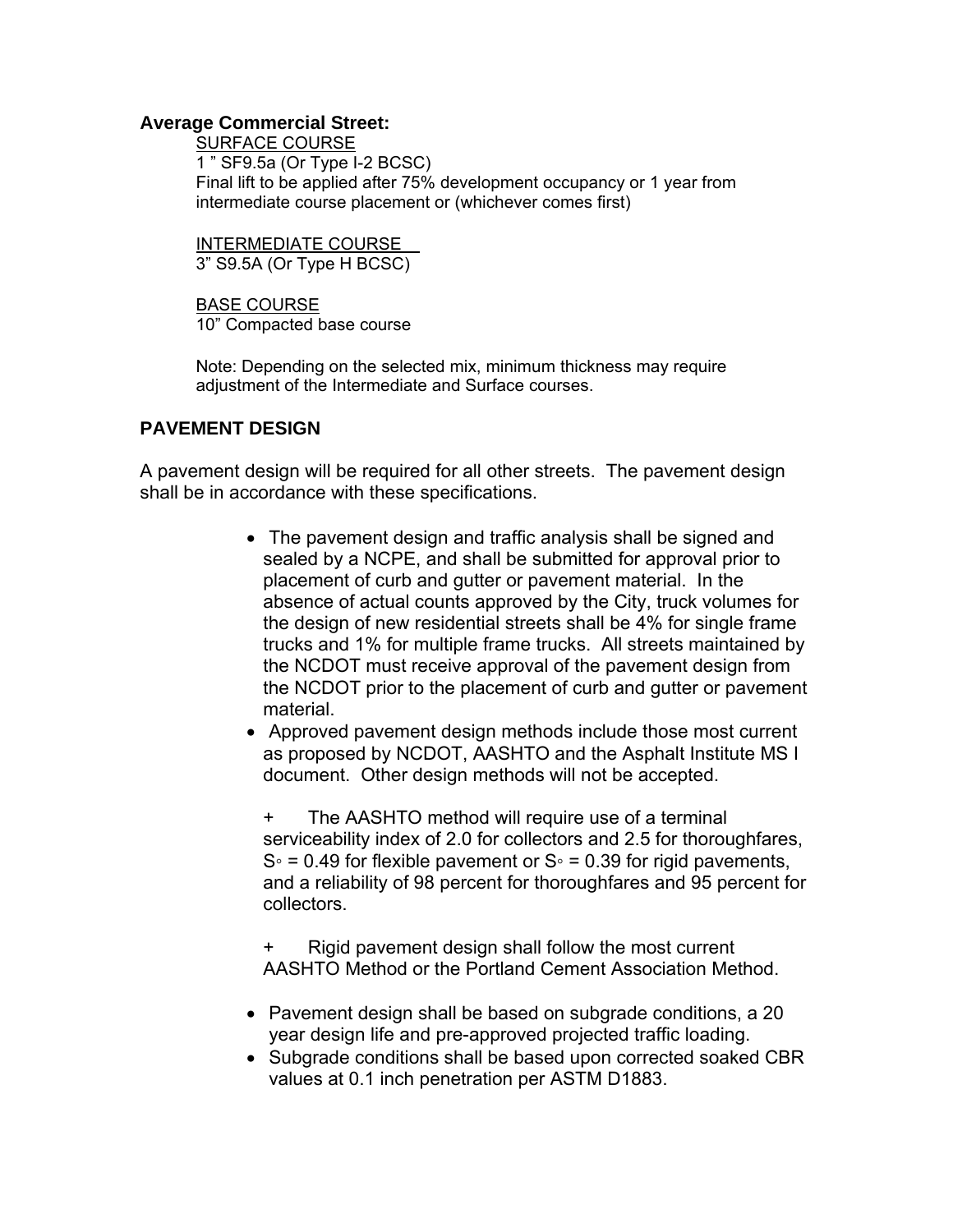- Soil samples used for these CBR tests shall be obtained at intervals not greater than 500 feet typically; a subdivision will require 2 to 3 soil samples as a part of the pavement design.
- Larger subdivisions, greater than 150 equivalent lots, may require additional soil samples at the discretion of the City Construction Engineer.
- Boring logs and scaled drawings designating boring locations with CBR tests and other pertinent data shall accompany the pavement design.

## **SOIL TESTING AND COMPACTION**

- The top (12) twelve inches of subgrade under any proposed roadway shall be compacted to a density of 100 percent maximum Standard Proctor dry density as determined by AASHTO method T99. For that portion of fill under roadways and extending to a slope of and extending to a slope of 1 to 1 beyond the back of curb, and for areas under proposed sidewalks, compact to a density of no less that 95 percent of the Maximum Standard Proctor dry density as determined by AASHTO method T99. Fill material shall be placed in lifts of 8 inches or less of uncompacted soil.
- Other fill material shall be compacted to a density of no less than 90 percent of the Maximum Standard Proctor dry density as determined by AASHTO method T99. Backfill material shall be placed in lifts of 12 inches or less of uncompacted soil. This criteria applies only outside the pavement box.
- Subgrade Dry Density tests as described above shall be conducted at intervals no greater than 300 feet. No street shall have less than 2 tests. Certified reports from a professional testing firm shall be submitted and approved prior to placement of any base material. The City Inspector may require additional tests at specific locations.
- The subgrade shall be compacted as described above. Inspection of the subgrade prior to the placement of base course shall be performed by proof rolling at the direction of the City Inspector.
- No base material shall be placed on a roadway until the storm sewer, subgrade, utilities, and all appurtenances have been inspected and approved by the City Inspector.